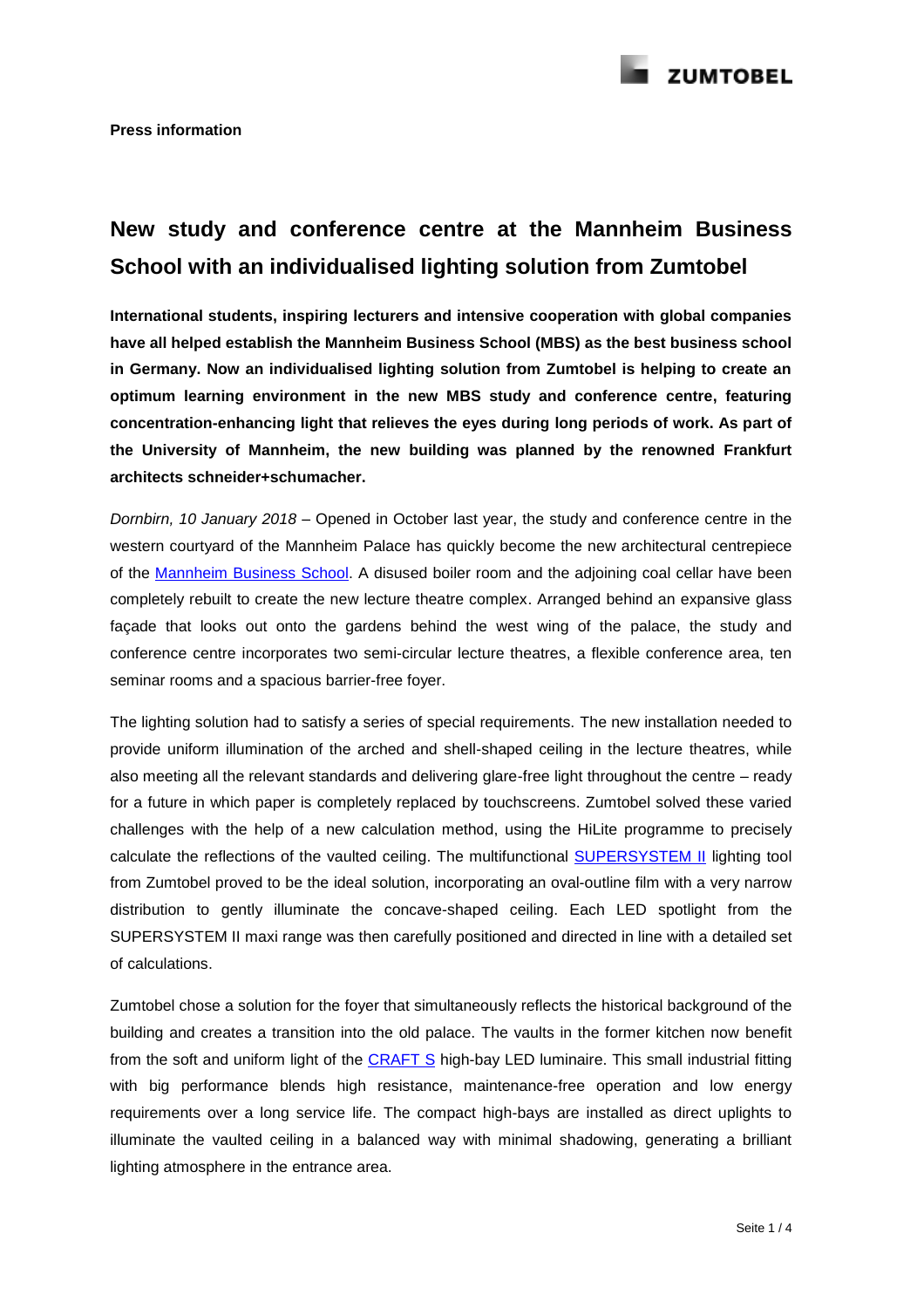

A special version of the frameless Zumtobel [PANOS evolution](http://www.zumtobel.com/com-en/products/panos_inf_evo_q.html) LED recessed downlight with a concrete inlay has been developed for the ceilings in the corridors. Great care was taken to achieve a clean transition between the luminaire and the acoustically effective ceiling by integrating the plaster ring into the concrete housing. The PANOS downlight series is characterised by high luminaire efficiency and powerful lumen packages – for the very best lighting quality.

## **Photo captions:**

(Photo credits: Zumtobel / Photographer: Kirsten Bucher)



**Fig. 1a+b:** A lecture theatre illuminated with SUPERSYSTEM II from Zumtobel.



**Fig. 2a+b:** The new complex benefits from soft, bright and even light.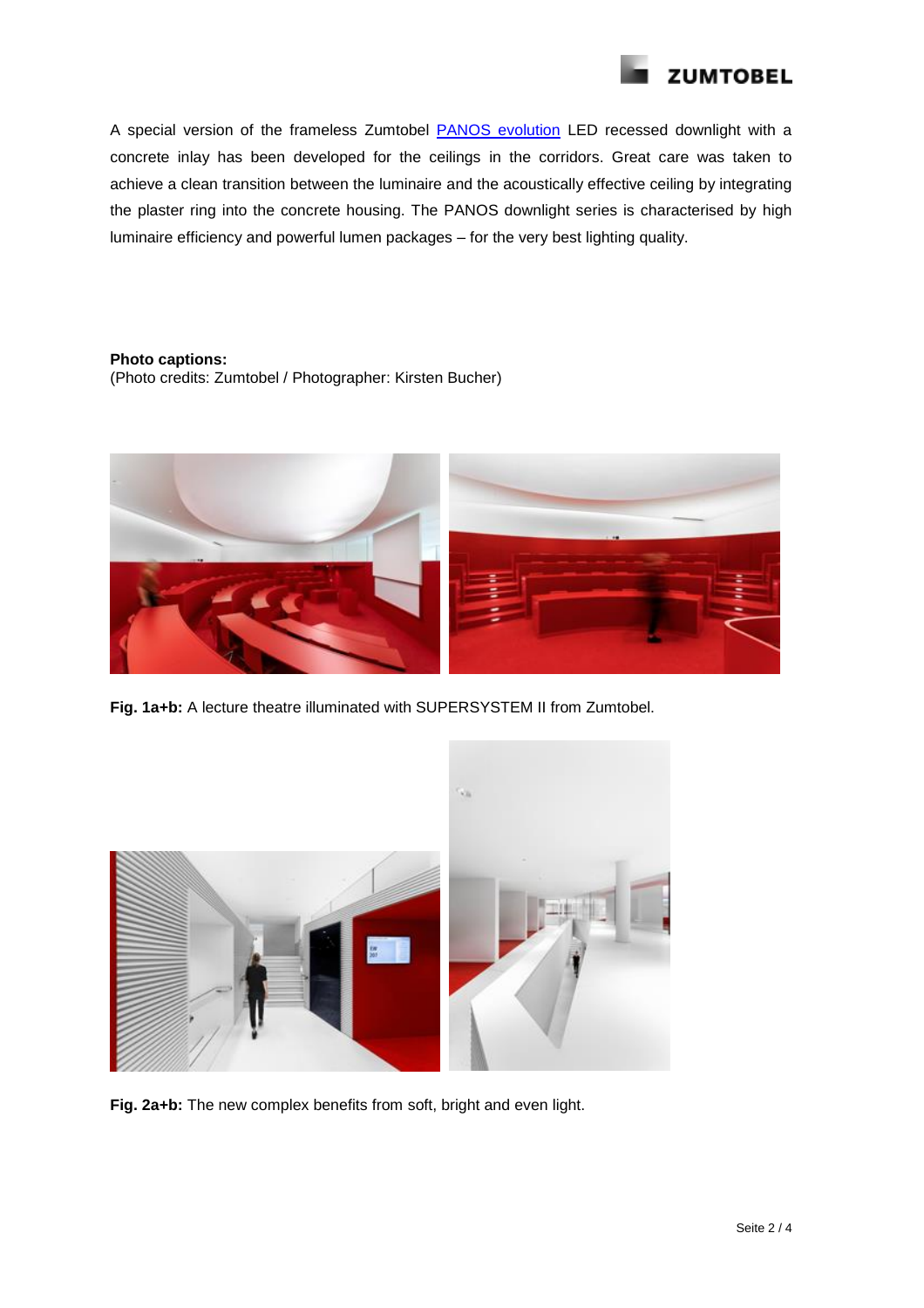



**Fig. 3a+b:** Zumtobel used the HiLite programme to precisely calculate the reflections of the vaulted ceiling.



**Fig. 4:** An expansive glass front leads from the study and conference centre into the palace gardens.